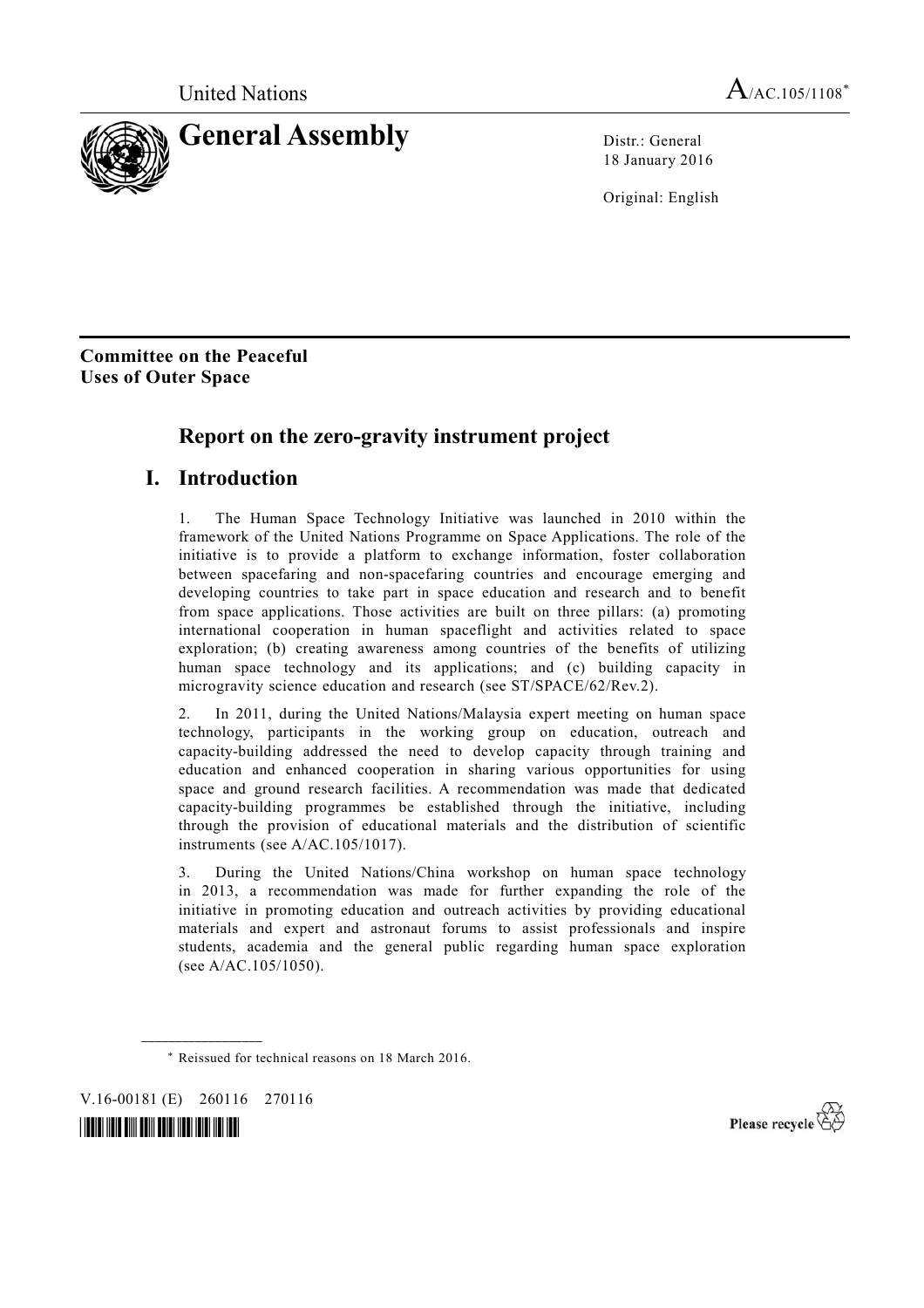4. In response to those recommendations, the following scientific activities were initiated through the initiative: the zero-gravity instrument project in 2012 and the drop tower experiment series in 2013.

5. Those activities are conducted in accordance with the multi-annual workplan of the initiative that was developed in consultation with representatives of Member States and worldwide experts (see A/AC.105/2013/CRP.16).

6. The activities of the zero-gravity instrument project for the period 2013-2014 were reported at the fifty-first session of the Scientific and Technical Subcommittee of the Committee on the Peaceful Uses of Outer Space (see A/AC.105/C.1/2014/CRP.20).

The present document provides a report on the status of the project for the period 2013-2015.

## **II. Zero-gravity instrument project**

### **A. Project outline**

8. The zero-gravity instrument project was initiated in 2012 as part of the capacity-building activities of the Human Space Technology Initiative, in which a fixed number of microgravity-simulating instruments, called clinostats, were distributed to selected schools and institutions worldwide.

9. The major objectives of the project are to provide unique opportunities for students and researchers to investigate the influence of simulated microgravity on diverse samples and to inspire them to undertake further study in the field of space science and technology. In addition, the project is aimed at creating data sets of plant species from all over the world with their gravity responses, which will contribute to the design of future space experiments and to the advancement of microgravity research.

10. Participation in the project is primarily targeted at people from developing countries and countries with economies in transition. Heads of research groups, university professors with a scientific orientation and science teachers are the expected profiles of the applicants. Moreover, applicants are required to act as leaders of the proposed activities under the project in their institutions and are expected to provide their ideas on how they plan to utilize the clinostats.

11. Within the limited availability of clinostats, research teams from spacefaring countries are also welcome to take part in the project. It is intended that a global educational and scientific network be created through exchanging and sharing experience and experimental results among participants from different geographical regions.

12. Three cycles of the project have been scheduled, with a duration of three years each, starting from the announcement of opportunity to the submission of the final activity report. The first cycle has been completed and the second and third cycles are ongoing. During each cycle, institutions use the clinostats to conduct experiments on the projects proposed.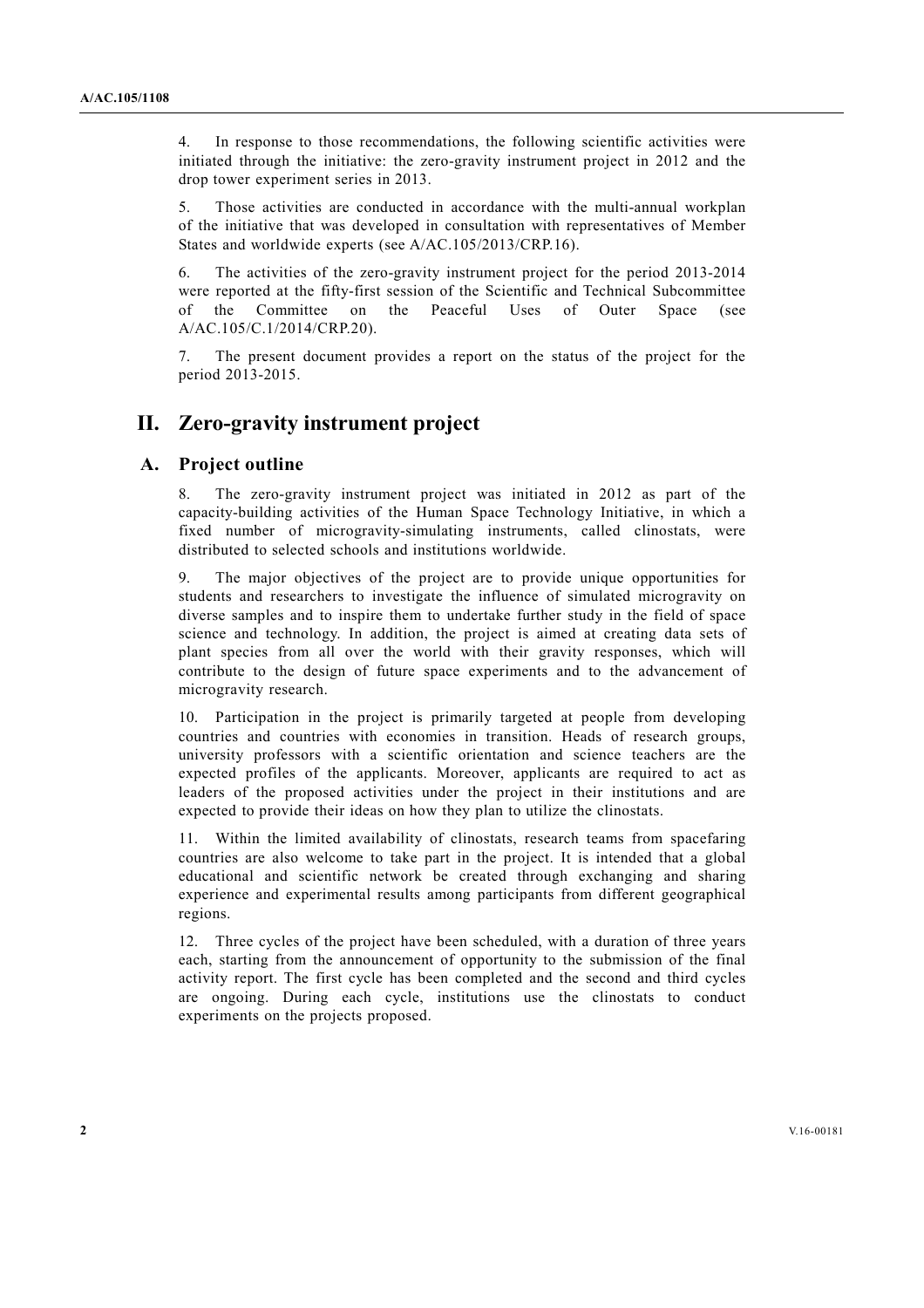13. In order to increase the scientific value of the project, evaluate applications and select suitable institutions for participation in it, the Science Advisory Group of the Human Space Technology Initiative was established. The group currently comprises seven renowned academic experts in microgravity life science, who joined it voluntarily.

14. The Office for Outer Space Affairs developed a teacher's guide to plant experiments in microgravity (ST/SPACE/63), which is intended to provide step-by-step instructions to teachers and students on how to perform experiments on plant growth using the clinostats in a school laboratory. Work on the development of the teacher's guide began in 2012 with the support of the members of the Science Advisory Group.

15. The implementation of the zero-gravity instrument project relies on contributions in cash and in kind from Member States, including China and Japan, and voluntary scientific contributions from the following institutes: the Biomedical Science Support Center, German Aerospace Center; the Dutch Experiment Support Center, Academic Centre for Dentistry at the Free University, Amsterdam; Laboratory of Plant Physiology, Division of Biology and Geosciences, Osaka City University, Japan; Laboratory of Space and Adaptation Biology, Tohoku University, Japan; the National Microgravity Laboratory, Chinese Academy of Science; and the State Key Laboratory of Space Medicine Fundamentals and Application, China Astronaut Research and Training Center.

#### **B. Scientific background**

#### **1. Principles of a clinostat**

16. The one-axis clinostat provided by the Office for Outer Space Affairs is a tool that is used to study the impact of altered gravity conditions on plants, fungi and other small organisms. The quality of the simulation is determined by the size of the test system selected.

17. Short-term microgravity can be provided in drop towers or drop shafts (for 2-10 seconds), balloons (30-60 seconds), parabolic flights of aircraft (20-25 seconds) or sounding rockets (up to 15 minutes). Those methods are suitable for fast-responding systems. In order to study the long-term effect of microgravity, however, satellites or human-tended space laboratories have to be used. The development of space stations fulfilled the dream of a long-term stay by humans in space. The Russian Mir space station orbited at a height of 300-400 km above the Earth and more than 100 astronauts and cosmonauts had the opportunity to visit it. Since 1998, the International Space Station has been in space, providing living and working accommodations for up to six astronauts at a time. The space station offers laboratory conditions for systematic studies in microgravity.

18. Various kinds of clinostats have been developed, differing in the number of rotational axes, in addition to the modes of operation with respect to the speed and direction of the rotation. A two-dimensional or one-axis clinostat has a single rotational axis which runs perpendicular to the direction of the gravity vector.<sup>1</sup>

**\_\_\_\_\_\_\_\_\_\_\_\_\_\_\_\_\_\_** 

<sup>1</sup> See Wolfgang Briegleb, "Some qualitative and quantitative aspects of the fast-rotating clinostat as a research tool", *ASGSB Bulletin*, vol. 5, No. 2 (October 1992); R. R. Dedolph and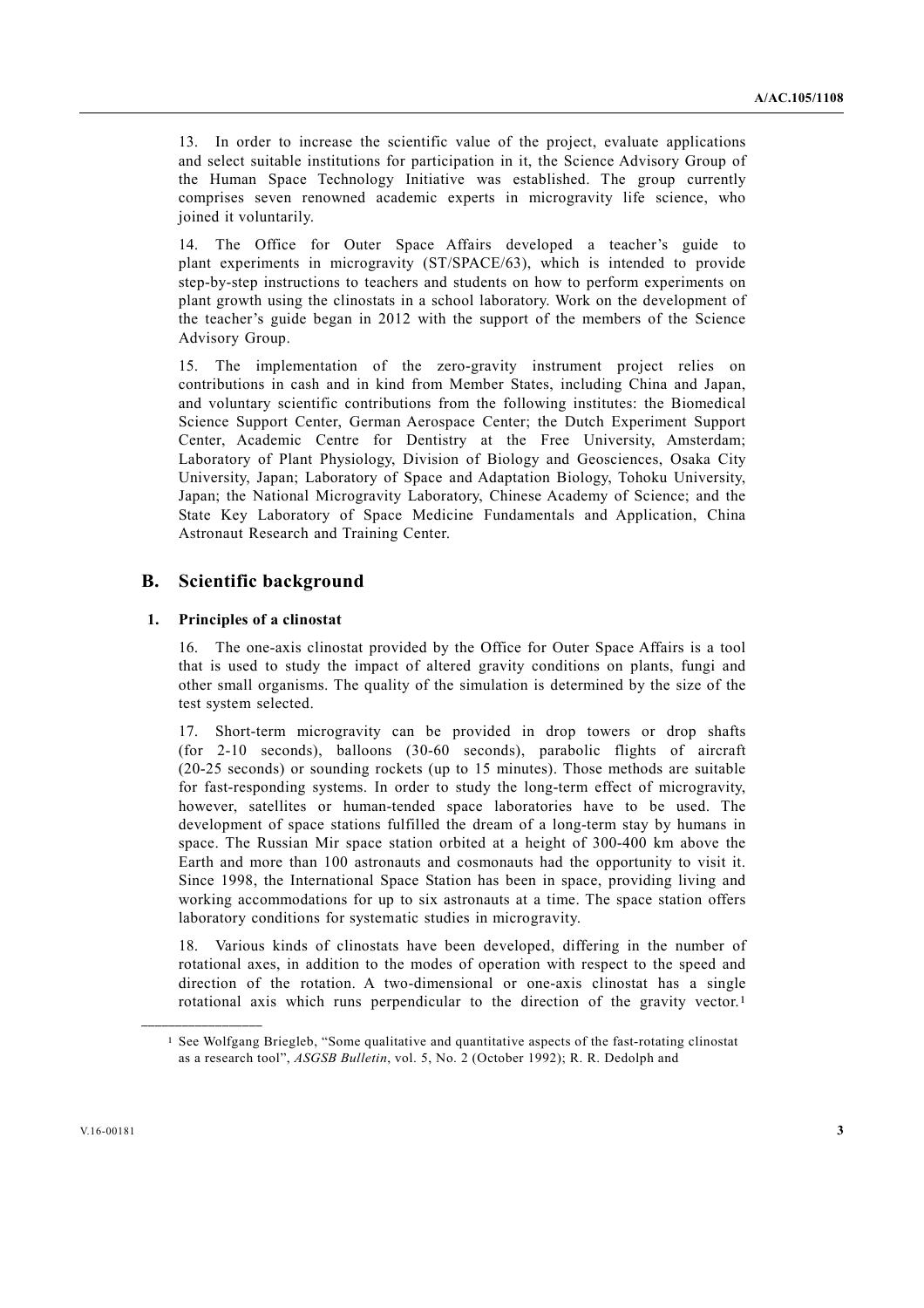A three-dimensional clinostat has two rotational axes which are perpendicular to each other.2 A rotation on a clinostat is often called "clinorotation".

19. The first factor to be considered is the speed of rotation of the clinostat. Under a 1-g condition, particles fall and become sediment. Under a free-fall condition, there is no sedimentation, and particles homogeneously distribute. On Earth, that situation can be achieved by rotating a vertically positioned object. In those conditions, particles will fall along the gravity vector but also will be forced into circular paths because of the clinorotation. The faster the system rotates, the more the radii of the circles decrease. However, if the rotation speed is too high, particles will disperse owing to centrifugal force. At an ideal rotation speed, particle movement due to sedimentation and centrifugal force is kept within the limits of Brownian motion.

20. The second factor to be considered is centrifugal force, which is in proportion to the distance between the sample and the axis of rotation and the rotational speed squared. If the rotational speed is too high, then the centrifugal force acting on the samples will force them to move outward.

21. The third factor to be considered is the horizontal placement of the rotational axis of the clinostat. The rotational axis of the clinostat must be placed horizontally as accurately as possible. An error of 0.5 degrees can create an axial acceleration of the order of  $10^2$  g.

#### **2. Gravitational biology**

**\_\_\_\_\_\_\_\_\_\_\_\_\_\_\_\_\_\_** 

22. The main objective of gravitational biology is the identification and understanding of the effect of gravity on organisms. That includes the identification of the underlying mechanisms and of the role of gravity, not only in individual development but also during evolution in general.

23. Gravitational biology as a discipline started in the nineteenth century, when Thomas Knight, Charles Darwin, Julius Sachs and Wilhelm Pfeffer investigated the influence of gravity on plants. They had already demonstrated the role of the root cap in downward growing plants. Knight, Sachs and Pfeffer constructed machines (centrifuges and simple clinostats) in order to change the influence of gravity and to study its impact on the growth of plants. Today, various experimental platforms, on the ground and in space, have been developed to study the influence of altered gravity. Consequently, knowledge of the impact of gravity/microgravity has increased greatly. Key research findings in gravitational biology cover all levels in biology ranging from isolated proteins, single cells and tissues to complex organisms.

24. Gravity-sensing mechanisms evolved early. Free-moving organisms, even unicellular ones, use gravity for their orientation, such as for their swimming

M. H. Dipert, "The physical basis of gravity stimulus nullification by clinostat rotation", *Plant Physiology*, vol. 47, No. 6 (1971); and D. Klaus, "Clinostats and bioreactors", *Gravitational and Space Biology Bulletin*, vol. 14, No. 2 (2001).

<sup>2</sup> See Takayuki Hoson and others, "Evaluation of the three-dimensional clinostat as a simulator of weightlessness", *Planta*, vol. 203, No. 1, supplement, (1997); and Jack J.W.A. van Loon, "Some history and use of the random positioning machine, RPM, in gravity-related research", *Advances in Space Research*, vol. 39, No. 7 (July 2007).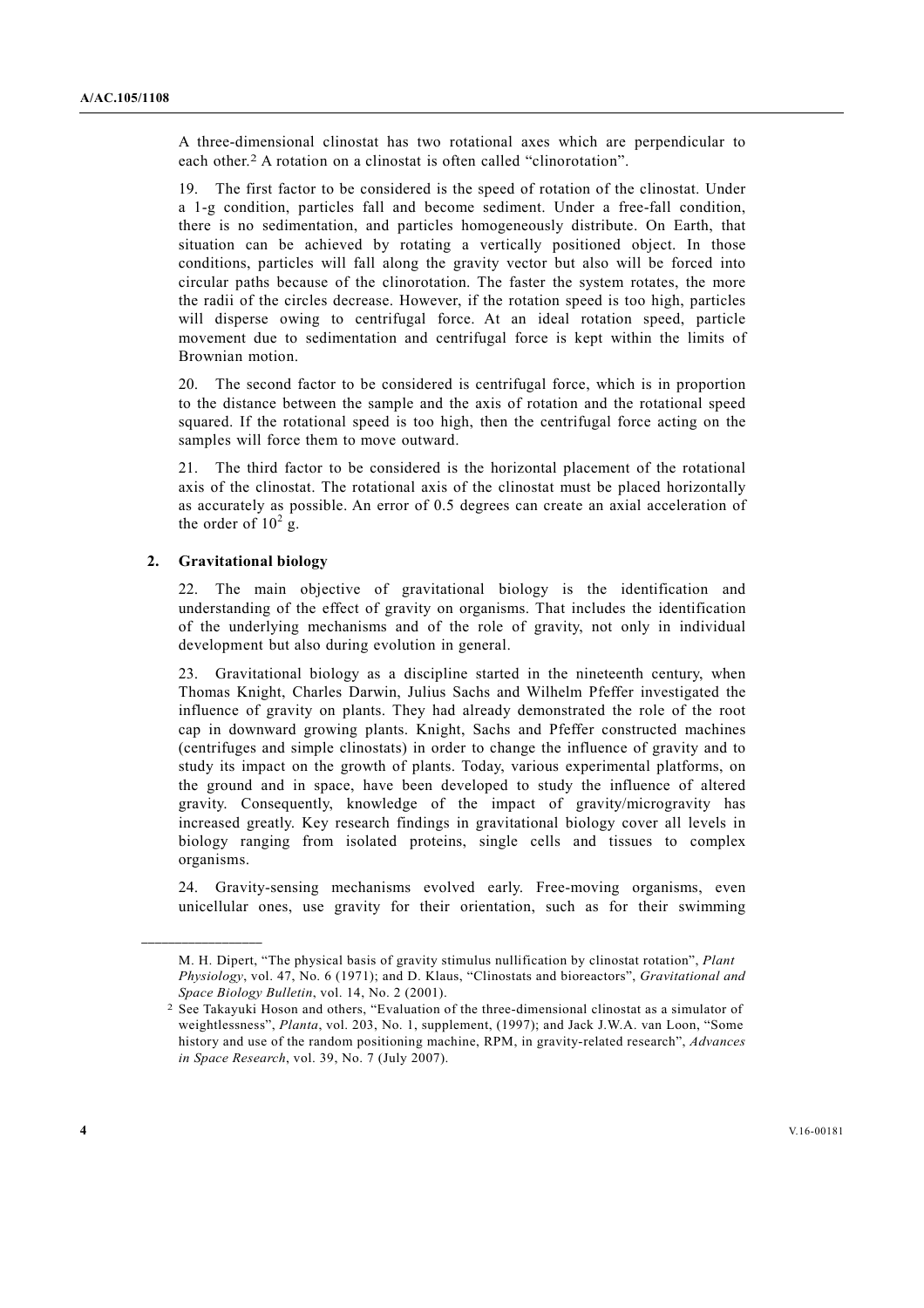direction, a behaviour called gravitaxis. In addition, the growth and orientation response of sessile organisms is called gravitropism.3 The direction with respect to the gravity vector is defined as positive (in parallel to gravity) and negative (against the direction of the gravity vector).

25. Gravity is the stimulus which the plant uses to grow its roots toward the gravity vector (down), anchoring the plant in the ground, and to grow the shoot in the opposite direction of the gravity vector (up), out of the soil in the direction of the sun. To understand "up" and "down" is mandatory for the survival of plants on Earth.4 That is also indispensable for all life on Earth because photosynthesis is needed for food and oxygen production.

26. The impact of gravity on the orientation and growth of plants can be observed in a fascinating and easily detectable manner by growing plants. Considerable progress in the basic knowledge of plant gravity sensing and its final response in the form of gravitropism has been achieved.<sup>5</sup> Experiments performed in microgravity have greatly contributed to the understanding of how plants sense the direction of gravity and respond to it. However, the complete signal transduction process is not yet understood in detail.

### **C. Project implementation**

#### **First cycle of the zero-gravity instrument project (2013-2015)**

27. The announcement of opportunity of the first cycle was released on 1 February 2013. By the deadline of 30 May 2013, 28 valid applications from all over the world had been received. After a careful review by the Science Advisory Group and the programme experts of the Office for Outer Space Affairs, 19 schools and institutions from the following 12 countries were selected to take part in the project: Chile, China, Ecuador, Ghana, Iran (Islamic Republic of), Iraq, Kenya, Malaysia, Nigeria, Pakistan, Thailand and Viet Nam. The proposals of seven of the selected applicants were for educational purposes, another six were for research purposes and the remaining six proposals were for both educational and research activities. A list of the participating institutions is contained in annex I.

#### **Second cycle of the zero-gravity instrument project (2014-2016)**

28. The second cycle of the project began with the announcement of opportunity released on 1 January 2014. In the second cycle, out of 18 valid applications, 13 schools and institutions from the following 12 countries were selected to join the project: Belarus, Brazil, China, Democratic People's Republic of Korea, Honduras, India, Nepal, Nigeria, Pakistan, Peru, Spain and United States of America. Proposals from three selected applicants were for educational purposes, another seven were for research purposes and the remaining three proposals were for both educational

**\_\_\_\_\_\_\_\_\_\_\_\_\_\_\_\_\_\_** 

<sup>3</sup> See Rujin Chen, Elizabeth Rosen and Patrick H. Masson, "Gravitropism in higher plants", *Plant Physiology*, vol. 120, No. 2 (June 1999).

<sup>4</sup> See Ellison B. Blancaflor and Patrick H. Masson, "Plant gravitropism: unravelling the ups and downs of a complex process", *Plant Physiology*, vol. 133, No. 4 (December 2003).

<sup>5</sup> Fred D. Sack, "Plastids and gravitropic sensing", *Planta*, vol. 203, No. 1, supplement, (August 1997).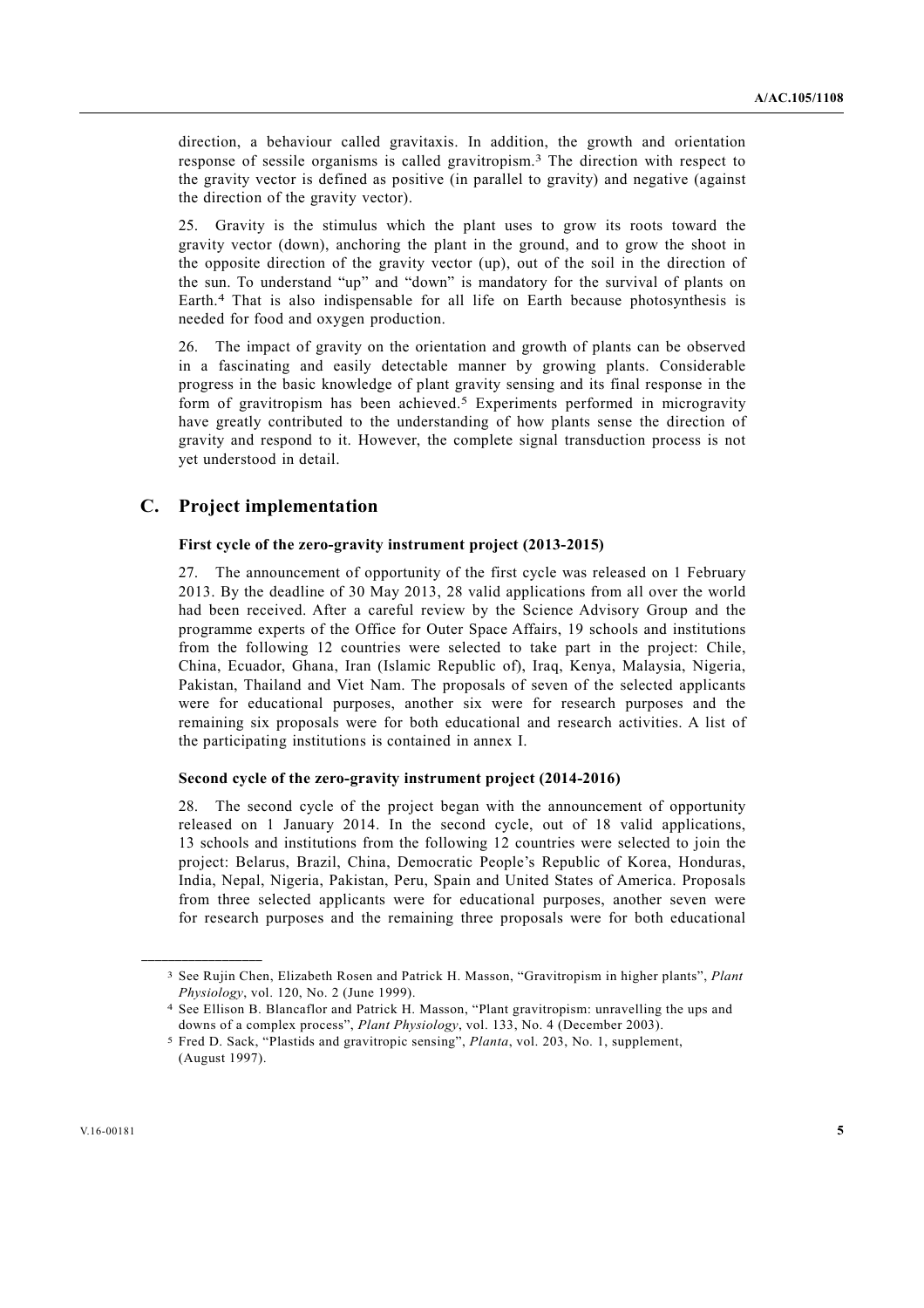and research activities. A list of the participating institutions is contained in annex II.

#### **Third cycle of the zero-gravity instrument project (2015-2017)**

29. The announcement of the third cycle of the project was released on 1 January 2015 with a deadline of 30 April 2015, and 42 institutions worldwide applied. The three-month evaluation process was carried out by experts from the Human Space Technology Initiative and members of the Science Advisory Group, followed by the selection of 13 project proposals from the following eight countries: Algeria, Brazil, Chile, Ethiopia, France, Nigeria, Pakistan and Republic of Korea. A list of the participating institutions is contained in annex III.

30. The Human Space Technology Initiative team, in collaboration with the Science Advisory Group, compiled annual reports for the first and second cycles in order to publish the first results of the project. The participating institutions are playing an important role in disseminating the results obtained through the project, in order to boost interest in space science and activities related to space exploration and initiate further educational and scientific activities within the project.

### **III. Scientific investigations and educational activities**

### **A. Effects of simulated microgravity on plant growth**

31. The Universidad Técnica Federico Santa Maria in Chile studied the effects of gravity on the germination and early growth of the following five plants: *Solanum lycopersicum* (tomato), *Lactuca sativa* (lettuce), *Capsicum annuum* (chilli pepper), *Raphanus sativus* (radish) and *Spinacia oleracea* (spinach).

32. The Soil and Water Resources Center in the Ministry of Science and Technology of Iraq examined the hypothesis that plants exposed to microgravity have weaker growth properties with *Oryza sativa* (jasmine rice and rice variety Anber 33), *Triticum aestivum* (wheat), *Hordeum vulgare* (barley), *Panicum americanum* (millet) and *Pisum sativum* (pea). They observed that the 1-g control groups showed a better growth rate of the roots than the clinorotated groups and that there was a significant difference in the amount of amino acids between the two groups.

33. The Technical University of Kenya studied the morphological, histological and histochemical changes in various tissues in *Phaseolus aconitifolius* (moth bean). They found that the growth of the roots was much faster under simulated microgravity than under 1-g and that the growing direction of the roots was random under simulated microgravity.

34. The National Space Agency of Malaysia conducted plant growth experiments using a clinostat with green beans and two kinds of rice (MR219 and 269) to confirm the experimental methods before conducting similar experiments with students from two schools in Kuala Lumpur. Sekolah Mehehgah Kebangsaan Convent Bukit Nanas studied the effects of microgravity on green beans and *Oryza sativa* (rice) and Sekolah Menengah Sains Alam Shah studied the effects of microgravity on corn and green beans.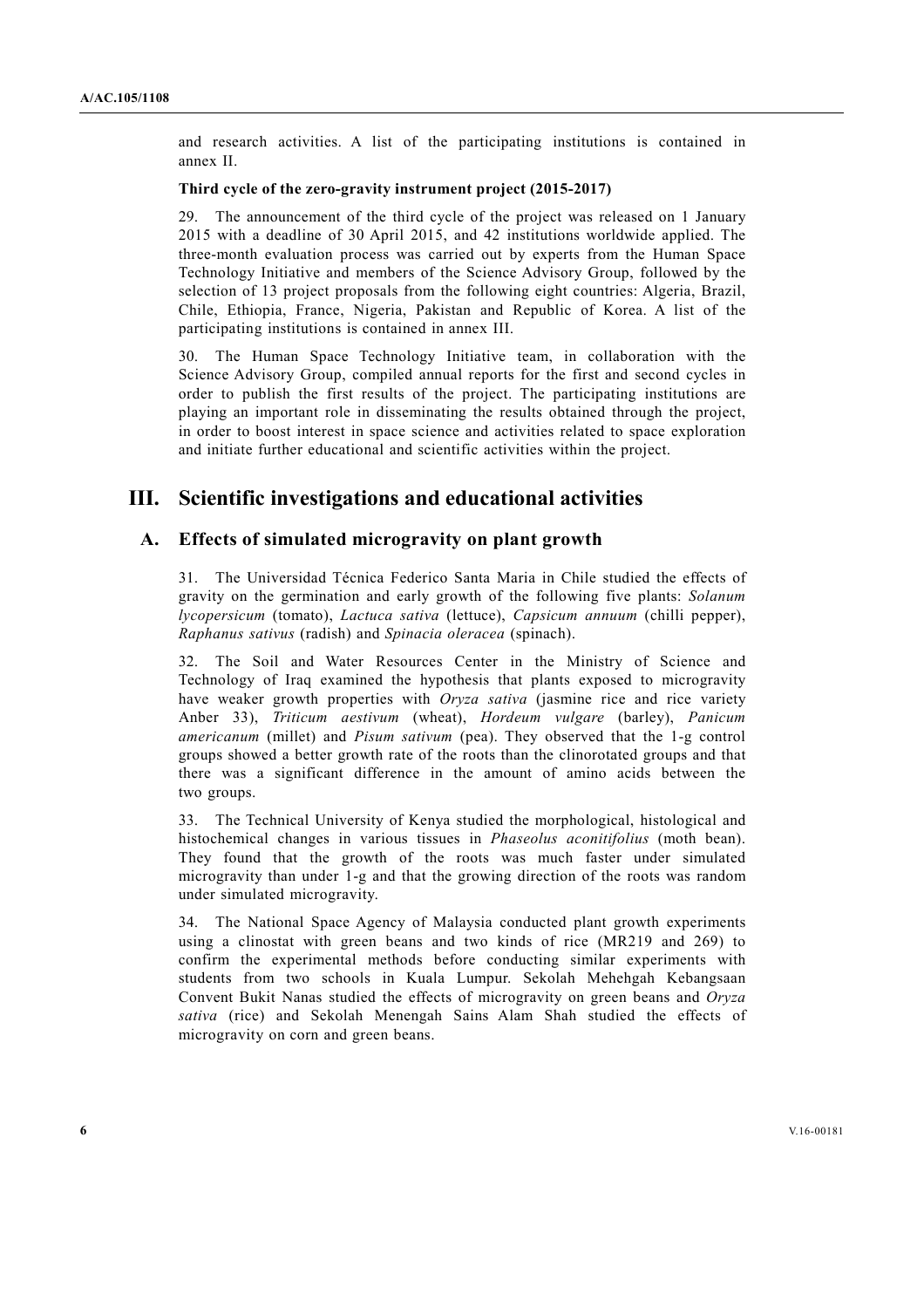35. Staff of the Malaysian Agricultural Research and Development Institute also investigated the effects of clinorotation on the germination and seedling morphology with *Oryza sativa* var. MR269 (Asian rice), *Capsicum annuum* var. MC11 (chilli pepper), *Cucumis sativus* var. MTi (cucumber), *Carica papaya* var. Eksotika (papaya) and *Vigna angularis* (adzuki bean). They observed that slow clinorotation showed more positive effects on seedling germination than fast clinorotation.

36. The Federal University Lafia in Nigeria studied the effect of gravity on the following plants native to West Africa: black and white *Amaranthus* spp. (spinach), *Digitaria* spp. (acha) and *Sesamum indicum* (sesame). They confirmed that all the plants showed a decreased angle of curvature of the roots, which indicates a positive response to simulated microgravity.

37. The African Regional Centre for Space Science and Technology Education in Nigeria conducted educational activities with 10 public schools in Osun State by organizing introductory workshops, laboratory sessions, poster presentations and evaluation sessions. The students studied the effects of gravity on black-eyed peas, cowpeas, guinea corn, maize, millet, okra, rice and wheat.

38. The National Agricultural Research Centre in Pakistan studied the effects of gravity on three different types of rice: IR6, super basmati and Nipponbare and observed that the roots under clinorotation grew in random directions.

39. The Pakistan Space and Upper Atmosphere Research Commission examined gravitropism on the roots of white and pink radishes and peas. They also investigated gravitropism on the shoots of marigolds and phototropism on the shoots of *Conocarpus* spp.

40. The Geo-Informatics and Space Technology Development Agency in Thailand studied the effects of gravity on the growth of the roots of mung beans. They also used the clinostat as a teaching tool to teach microgravity science to students.

41. Hanoi University in Viet Nam studied the growth of green beans from germination to sprouting. They planted the seeds in the soil after they were clinorotated. They found that the 1-g control group sprouted much faster that the clinorotated samples.

42. The Tay Nguyen Institute for Scientific Research in Viet Nam investigated the germination, early growth and development of *Hibiscus sagittifolius* under simulated microgravity. They found that the germination ratio and shoot multiplication were better with the clinorotated samples than with the seeds of the 1-g control.

43. The Institute of Physiology of the National Academy of Sciences of Belarus studied the effects of microgravity on three plant seeds: *Pisum sativum* (pea), *Oryza sativa* (rice) and *Lepidum sativum* (cress) and found that all three plants grew well under simulated microgravity.

44. The National Autonomous University of Honduras investigated the effects of gravity on plant growth by conducting morphological observations and microscopic examinations. They used the following seeds: *Phaseolus vulgaris* (common bean); *Phaseolus acutifolius* (tepary bean); *Phaseolus lunatus* (lima bean); *Vigna unguiculata* (cowpea); and *Sorghum bicolour* (sorghum). They found that *Phaseolus*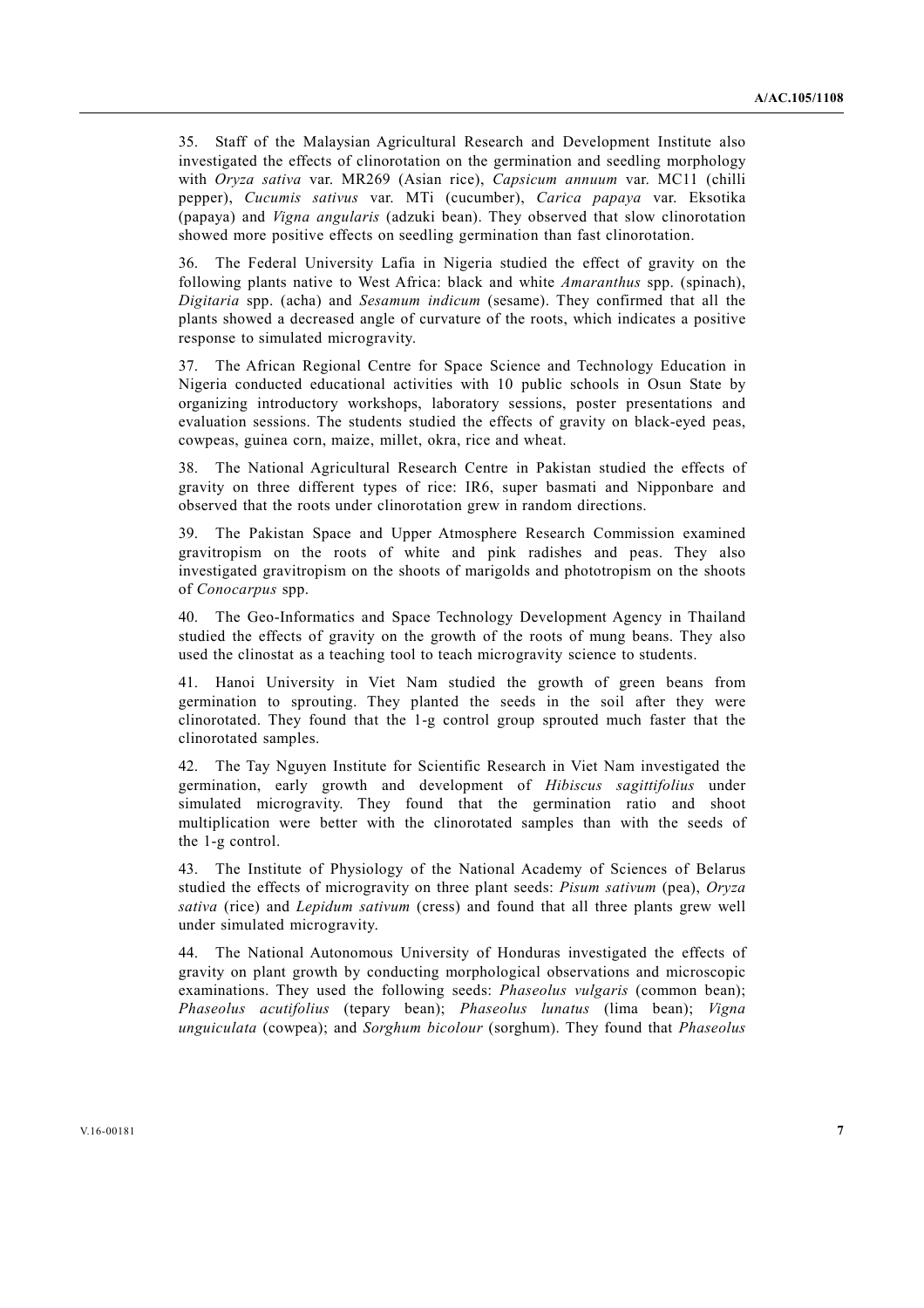*vulgaris* under simulated microgravity showed noticeable variations in its cell structure compared with that of the 1-g control.

45. The Maharaja Sayalirao University of Baroda in India studied the effects of gravity on the root growth of *Cicer arietinum* (chickpea) and *Sorghum bicolour* (sorghum), as well as on the shoot regeneration of *Solanum nigrum* (black nightshade). They observed that the mean curvature of the roots was reoriented and reduced after the plants were placed under simulated microgravity.

46. The Smt. Kasturbai Walchand College in India studied the effect of simulated microgravity on the germination of *Phaseolus aureus* (mung bean), *Lens culinaris* (lentil) and *Vigna aconitifolia* (mat bean).

47. The Nuclear Institute for Food and Agriculture in Pakistan studied the effects of gravity on the germination of *Cicer arietinum* (chickpea), *Vigna mungo* (mungo bean), *Raphanus sativus* (radish) and *Helianthus annuus* (sunflower). They are also planning to investigate the transmission of black point disease from seed to seedling under simulated microgravity.

48. The Centro de Investigaciones Biológicas in Spain conducted educational activities to show the effects of gravity on seedling growth of *Brassica rapa* by comparing the experimental results on the ground with those of the seedling growth-2 experiment carried out on board the International Space Station.

### **B. Effects of simulated microgravity on cellular activities**

49. Beihang University in China investigated the effects of simulated microgravity on the antioxidant enzyme system of *Triticum aestivum* (wheat) seedlings in order to understand the impact of microgravity on one of the core grain crops, which are important elements of the bioregenerative system for long-duration space flights. They observed that peroxidase, superoxide dismutase and catalase, which are important enzymes associated with plant resistance, were significantly higher in the clinorotated samples than those in the 1-g control.

50. Tarbiat Modares University in the Islamic Republic of Iran also investigated the effects of microgravity on some Iranian plants by measuring the activities of antioxidant enzymes. They used the following plants: *Peganum harmala*, *Anthemis mazandaranica*, *Artemisia khorassanica*, *Salsola crassa*, *Malva sylvestris* and *Suaeda fruticosa*. They found significant reduction of superoxide dismutase activity in *Peganum harmala*, significant increased superoxide dismutase in *Malva sylvestris* and no significant superoxide dismutase activities in *Salsola crassa* and *Suaeda fruticosa* in the clinorotated samples compared to those in the 1-g control.

51. The Soil and Water Resources Center in the Ministry of Science and Technology in Iraq investigated the effects of gravity on the growth of roots and the plant amino acids of corn, *Pisum sativum* (pea), *Panicum americanum* (pearl millet), jasmine rice and rice variety Anber 33. They found that the clinorotated samples showed significantly different characteristics of amino acids compared to those of the 1-g control.

52. Chongqing University in China investigated the effects of simulated microgravity on the migration of bone marrow-derived mesenchymal stem cells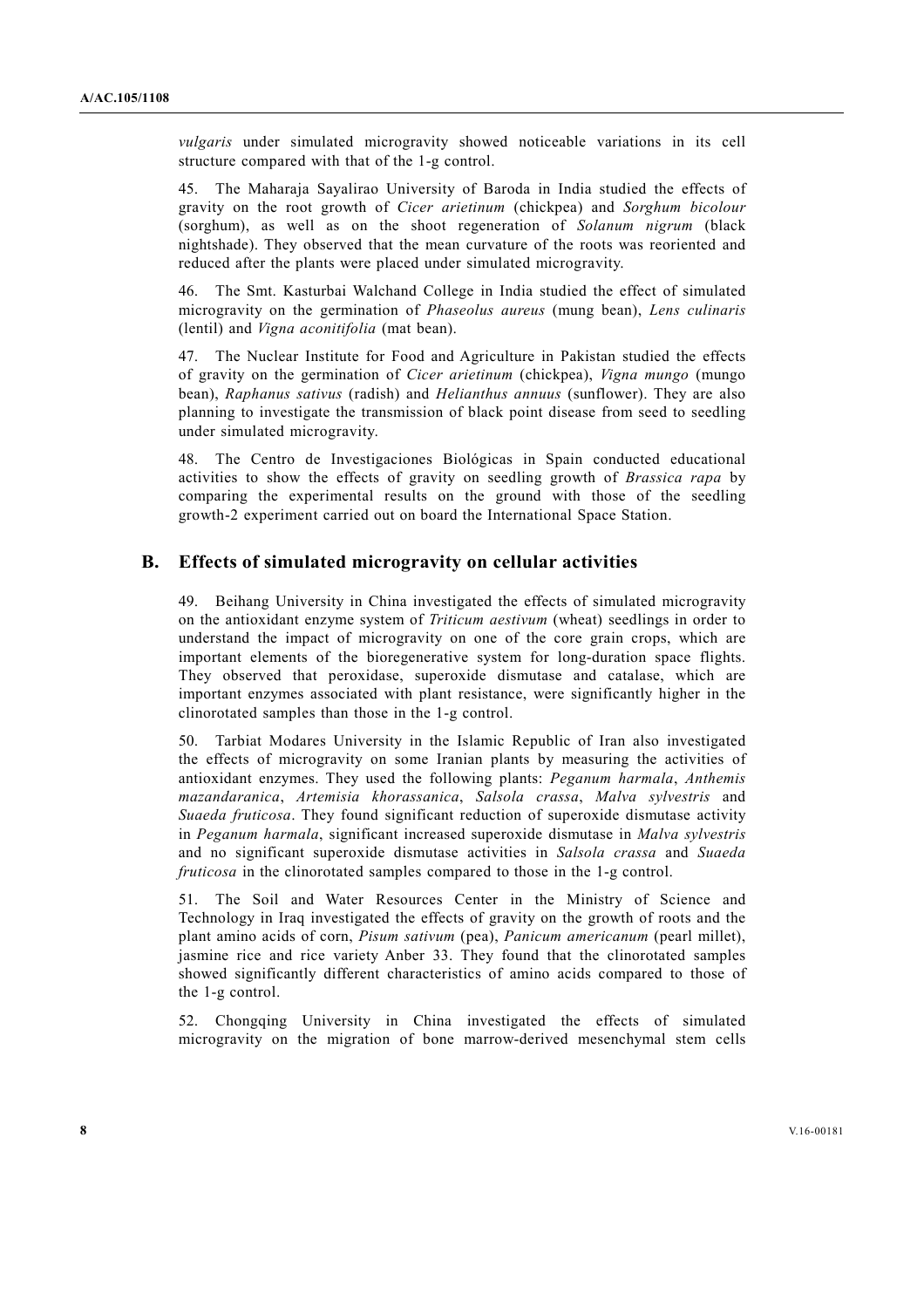which have been widely regarded as potential candidates for tissue repair and regeneration because of their high self-renewal capacity, migration ability and pluripotency. Bone marrow-derived mesenchymal stem cells are an important progenitor, as well as supporting cells that have the intrinsic ability to self-renew and differentiate into multiple types of cells, and can act as a major source for osteoblasts. The investigation found that simulated microgravity inhibited the migration of such cells, which may contribute to bone loss induced by microgravity.

### **C. Effects of simulated microgravity on microorganisms**

53. The University of São Paulo studied the effects of simulated microgravity on the longevity of yeast cells by conducting chronological ageing experiments in which the amount of time a cell can stay in a quiescent state without losing its viability was measured. They found that the clinorotated samples showed a decrease in both mean and maximum life span compared to those in the 1-g control.

54. The Smt. Kasturbai Walchand College in India studied the effects of simulated microgravity on *Bacillus firmus* and six actinobacterial cultures isolated from Lonar Lake, which is the world's oldest meteoric crater, located in Maharashtra State in India. They found that simulated microgravity showed significant effects on the activities of *Bacillus firmus* and actinobacteria.

55. The Federal University of Technology, Akure, in Nigeria investigated the effects of microgravity on the antibiotic resistance pattern of *Staphylococcus aureus*, which was isolated from human skin. *Staphylococcus aureus* is an opportunistic pathogen, which is often carried asymptomatically on the human body and is commonly found in the soil, water and air. They found that the clinorotated condition greatly increased the resistance of *Staphylococcus aureus*.

### **IV. Conclusions**

56. The Office for Outer Space Affairs has been conducting the zero-gravity instrument project to provide unique opportunities for students and researchers to investigate the influence of simulated microgravity on diverse samples and to inspire them to undertake further study in the fields of space science and technology.

57. The first cycle of the project was initiated in 2013 and the second and third cycles are currently ongoing. In total, 45 institutions from around the world have been selected to participate in the project. The institutions selected are conducting various life science experiments, utilizing clinostats which can provide simulated microgravity conditions.

58. The Office for Outer Space Affairs would like to reiterate its gratitude to the countries and institutions that have provided contributions in cash and in kind and is looking for further donor countries and research institutes that are interested in providing such contributions and/or scientific and educational support for the project. In order to continue with the extension of the project to its fourth cycle and beyond, the support of Member States is crucial. Those donor countries and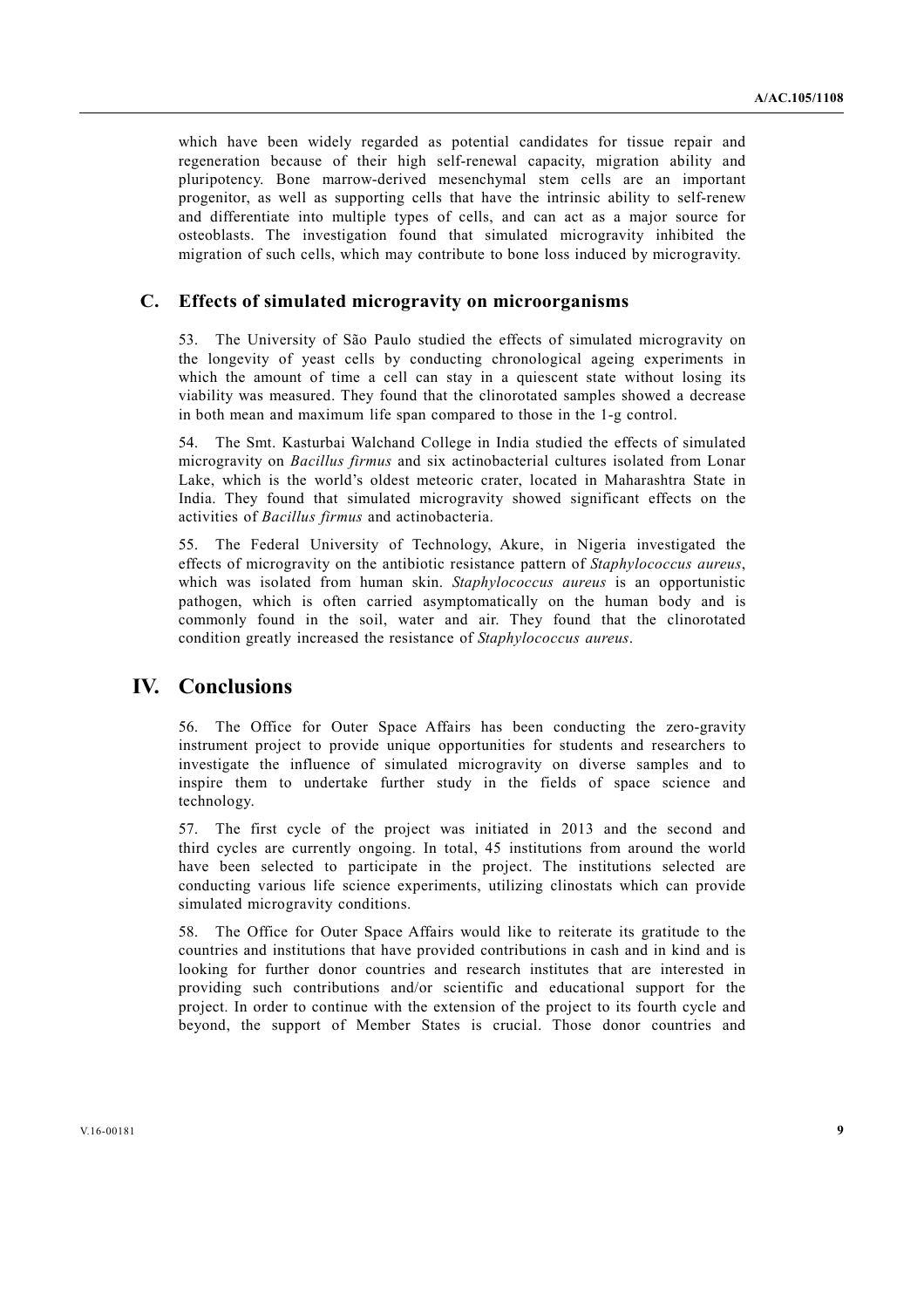institutes which are interested are welcome to contact the Office for Outer Space Affairs.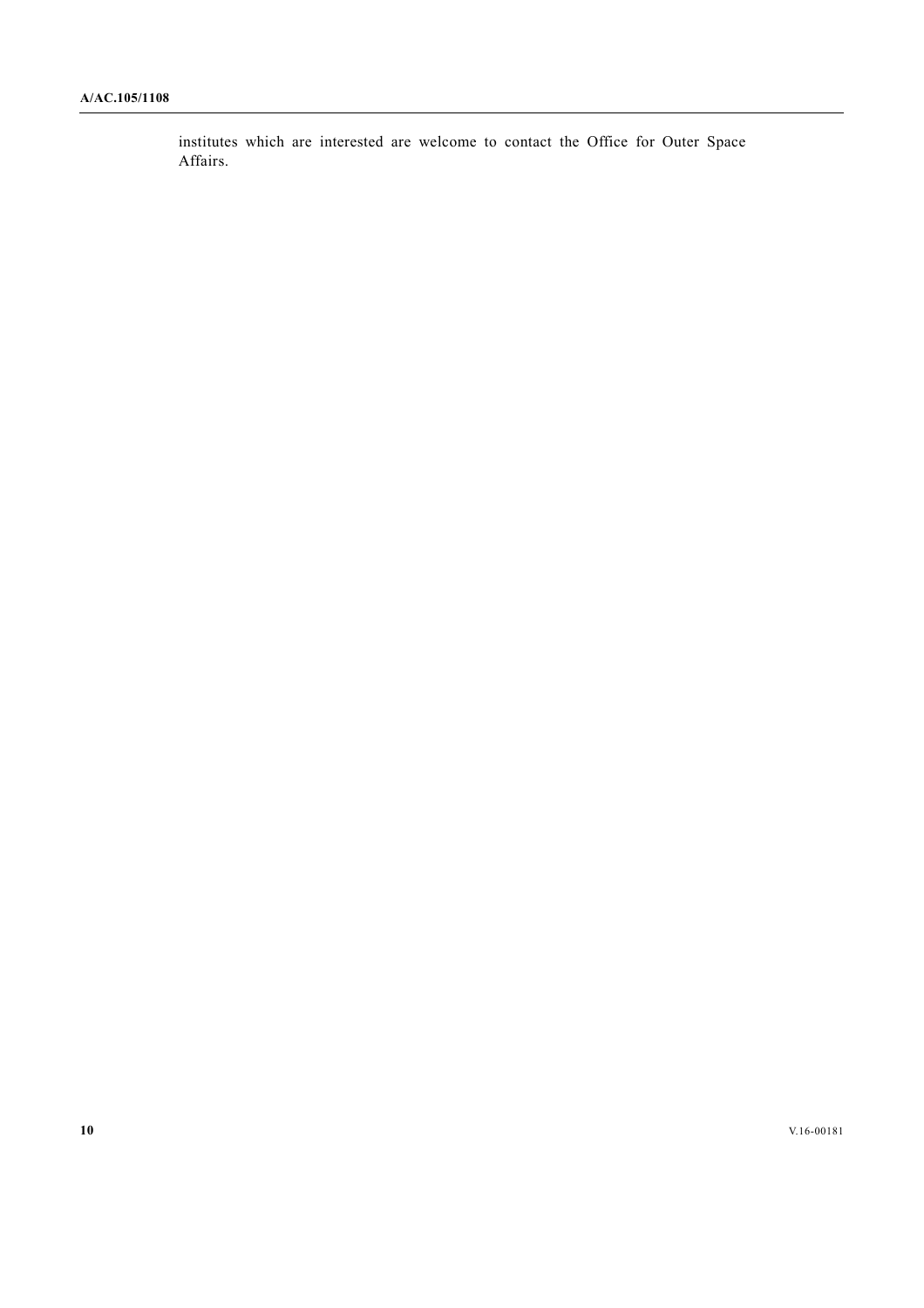# **Annex I**

# **Institutions participating in the first cycle of the zero-gravity instrument project**

|    |                                                                                                         |                                                                                                        | Purpose                  |                          |                               |
|----|---------------------------------------------------------------------------------------------------------|--------------------------------------------------------------------------------------------------------|--------------------------|--------------------------|-------------------------------|
|    | Receiving institution                                                                                   | Location                                                                                               | Education Research       |                          | Country                       |
| 1  | Academia de Ciencias Aeronáuticas                                                                       | Av. Santa Maria 6400,<br>Vitacura, Santiago                                                            |                          | X                        | Chile                         |
| 2  | Laboratory of Environmental Biology<br>and Life Support Technology,<br>Beihang University               | No. 37, Xueyuan Road,<br>Haidian District, Beijing                                                     | X                        | X                        | China                         |
| 3  | School of Life Sciences, Northwestern<br>Polytechnical University                                       | 127 Youyi Xilu, Xi'an,<br>Shaanxi Province                                                             | X                        | $\overline{\phantom{0}}$ | China                         |
| 4  | Ecuadorian Space Institute                                                                              | Calle Seniergues E4-676 y General<br>Telmo Paz y Miño, Edf. del Instituto<br>Geografico Militar, Quito | $\equiv$                 | X                        | Ecuador                       |
| 5  | TEMA Senior High School                                                                                 | Community Two, Tema,<br>Greater Accra                                                                  | X                        | $\equiv$                 | Ghana                         |
| 6  | Iranian Space Research Centre                                                                           | 15th Alley, Mahestan Blvd.,<br>Shahrak-e Gharb, Tehran                                                 |                          | X                        | Iran (Islamic<br>Republic of) |
| 7  | Soil and Water Center, Agriculture<br>Directorate Ministry of Science and<br>Technology                 | Baghdad                                                                                                | X                        | X                        | Iraq                          |
| 8  | Technical University of Kenya, Faculty<br>of Applied Sciences and Technology                            | P.O. Box 52428-00200, Nairobi                                                                          | $\equiv$                 | X                        | Kenya                         |
| 9  | National Space Agency (ANGKASA)                                                                         | National Planetarium, Lot 53, Jalan<br>Perdana, 50480 Kuala Lumpur                                     | X                        |                          | Malaysia                      |
|    | 10 Malaysian Agricultural Research and<br>Development Institute                                         | Persiaran MARDI-UPM,<br>43400 Serdang, Selangor                                                        | X                        | X                        | Malaysia                      |
|    | 11 Federal University Lafia                                                                             | PMB 146, Lafia, Nasarawa State                                                                         | X                        | X                        | Nigeria                       |
|    | 12 African Regional Centre for Space<br>Science and Technology Education<br>in English (ARCSSTE-E)      | PMB 019, Obafemi Awolowo<br>University Campus, Ile-Ife,<br>Osun State                                  | $\mathbf{X}$             | $\equiv$                 | Nigeria                       |
|    | 13 National Agricultural Research Center                                                                | Park Road, Islamabad                                                                                   | $=$                      | X                        | Pakistan                      |
|    | 14 Institute of Molecular Biology and<br>Biotechnology                                                  | Bahauddin Zakariya University,<br>Multan 60800                                                         | $\overline{\phantom{0}}$ | X                        | Pakistan                      |
| 15 | Space and Upper Atmosphere Research<br>Commission of Pakistan Institute of<br><b>Technical Training</b> | Hub River Road, near Murshid<br>Hospital, Karachi                                                      | X                        | $\equiv$                 | Pakistan                      |
|    | 16 Geo-Informatics and Space Technology<br>Development Agency                                           | THEOS Control Ground Station, 88,<br>M.9, Thungsukhla, Chonburi 20230                                  | X                        | X                        | Thailand                      |
| 17 | Lamthabphachanukhrao School                                                                             | 111 Lamthap, Krabi 181120                                                                              | X                        | $\overline{\phantom{0}}$ | Thailand                      |
| 18 | School of Environmental Science and<br>Technology, Hanoi University of<br>Science and Technology        | No. 1 Dai Co Viet Street, Hai Ba<br>Trung District, Hanoi                                              | $\mathbf{X}$             | $\equiv$                 | Viet Nam                      |
| 19 | Department of Molecular Biology and<br>Plant Breeding, Tay Nguyen Institute<br>for Scientific Research  | 116 Xo Viet Nghe Tinh, Ward 7,<br>Dalat City, Lam Dong Province                                        | X                        | X                        | Viet Nam                      |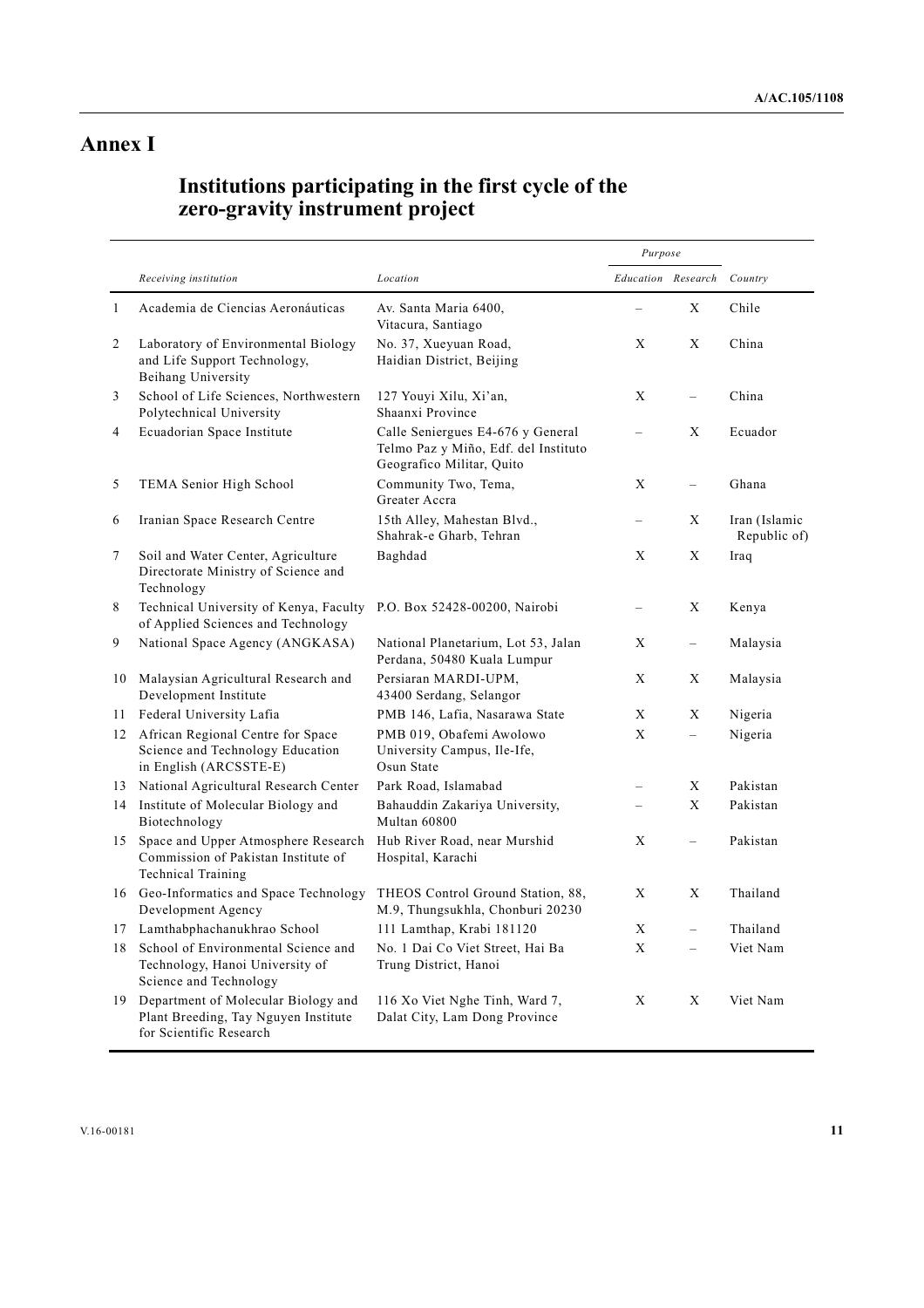# **Annex II**

# **Institutions participating in the second cycle of the zero-gravity instrument project**

|              |                                                                                                                                           |                                                             | Purpose  |                          |                                                |
|--------------|-------------------------------------------------------------------------------------------------------------------------------------------|-------------------------------------------------------------|----------|--------------------------|------------------------------------------------|
|              | Receiving institution                                                                                                                     | Location                                                    |          | Education Research       | Country                                        |
| $\mathbf{1}$ | Institute of Physiology, National<br>Academy of Sciences of Belarus                                                                       | 28 Akademicheskaya Street,<br>Minsk 220072                  |          | X                        | <b>Belarus</b>                                 |
| 2            | University of São Paulo, School of<br>Arts, Sciences and Humanities                                                                       | Av. Arlindo Béttio, 1000, Ermelino<br>Matarazzo, São Paulo  |          | $\mathbf{X}$             | <b>Brazil</b>                                  |
| 3            | College of Bioengineering, Chongqing<br>University                                                                                        | No. 174, Shapingba Street,<br>Shapingba District, Chongqing |          | X                        | China                                          |
| 4            | Laboratory of Plant Tissue Culture<br>No. 1, Institute of Plant Tissue Culture,<br>Academy of Biotechnology, State<br>Academy of Sciences | Munsu 3 dong, Taedongang District,<br>Pyongyang             |          | X                        | Democratic<br>People's<br>Republic<br>of Korea |
| 5            | National Autonomous University of<br>Honduras                                                                                             | Ciudad Universitaria, Blvd. Suyapa,<br>Tegucigalpa          |          | X                        | Honduras                                       |
| 6            | Department of Botany, Faculty of<br>Science, Maharaja Sayajirao<br>University of Baroda                                                   | Pratapgunj, Vadodara 390002, Gujarat                        | X        | X                        | India                                          |
| 7            | Smt. Kasturbai Walchand College,<br>Shivaji University, Kolhapur                                                                          | Rajnemi Campus, Timber Area,<br>Sangli, Maharashtra         | X        | X                        | India                                          |
| 8            | Central Department of Physics,<br>Tribhuvan University                                                                                    | Kirtipur, Kathmandu                                         |          | X                        | Nepal                                          |
| 9            | Department of Microbiology, Federal<br>University of Technology Akure                                                                     | PMB 704, Akure, Ondo State                                  | X        | $\overline{\phantom{0}}$ | Nigeria                                        |
| 10           | Nuclear Institute for Food and<br>Agriculture                                                                                             | G T Road, Peshawar                                          | $\equiv$ | $\mathbf{x}$             | Pakistan                                       |
| 11           | National Commission for Aerospace<br>Research and Development                                                                             | Luis Felipe Villaran 1069, San Isidro,<br>Lima 27           | X        |                          | Peru                                           |
| 12           | Centro de Investigaciones Biológicas                                                                                                      | Calle Ramiro de Maeztu 9, E-28040<br>Madrid                 | X        | X                        | Spain                                          |
| 13           | McPherson College                                                                                                                         | 1600 East Euclid Street, McPherson,<br>KS 67460             | X        |                          | United<br>States of<br>America                 |